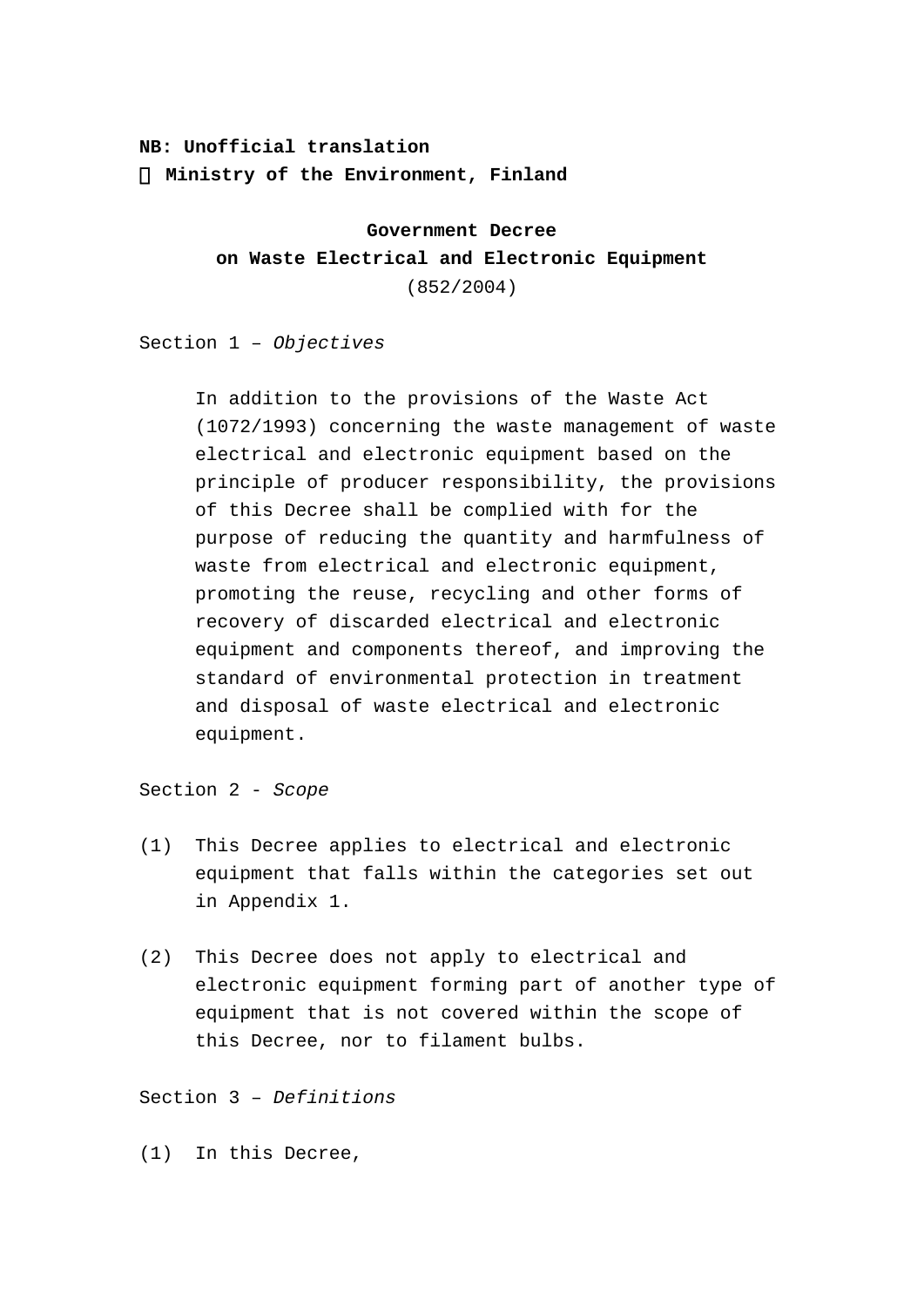1) *electrical and electronic equipment* means equipment falling within the categories set out in Appendix 1 that is dependent on an electric current or electromagnetic field in order to function properly or is meant for the generation, transfer or measurement of such currents and fields and is designed for use with a voltage rating not exceeding 1,000 volts for alternating current or 1,500 volts for direct current;

2) *waste electrical and electronic equipment* means electrical or electronic equipment that has to be considered waste within the meaning of section 3(1) of the Waste Act, including all components, subassemblies and consumables that are part of the product at the time of discarding;

3) *prevention* means measures aimed at reducing the quantity and the harmfulness to the environment of waste electrical and electronic equipment and materials and substances contained therein;

4) *reuse* means any operation by which waste electrical and electronic equipment or components thereof are used for the same purpose for which they were conceived; reuse includes the continued use of equipment or components thereof which are returned to collection points, distributors, recyclers or manufacturers;

5) *recycling* means the use of waste electrical and electronic equipment or components thereof as a raw material for the original purpose or for other purposes, but excluding energy recovery;

6) *recovery* means any of the applicable operations referred to in Appendix 5 of the Waste Decree (1390/1993) with the purpose of recovering and using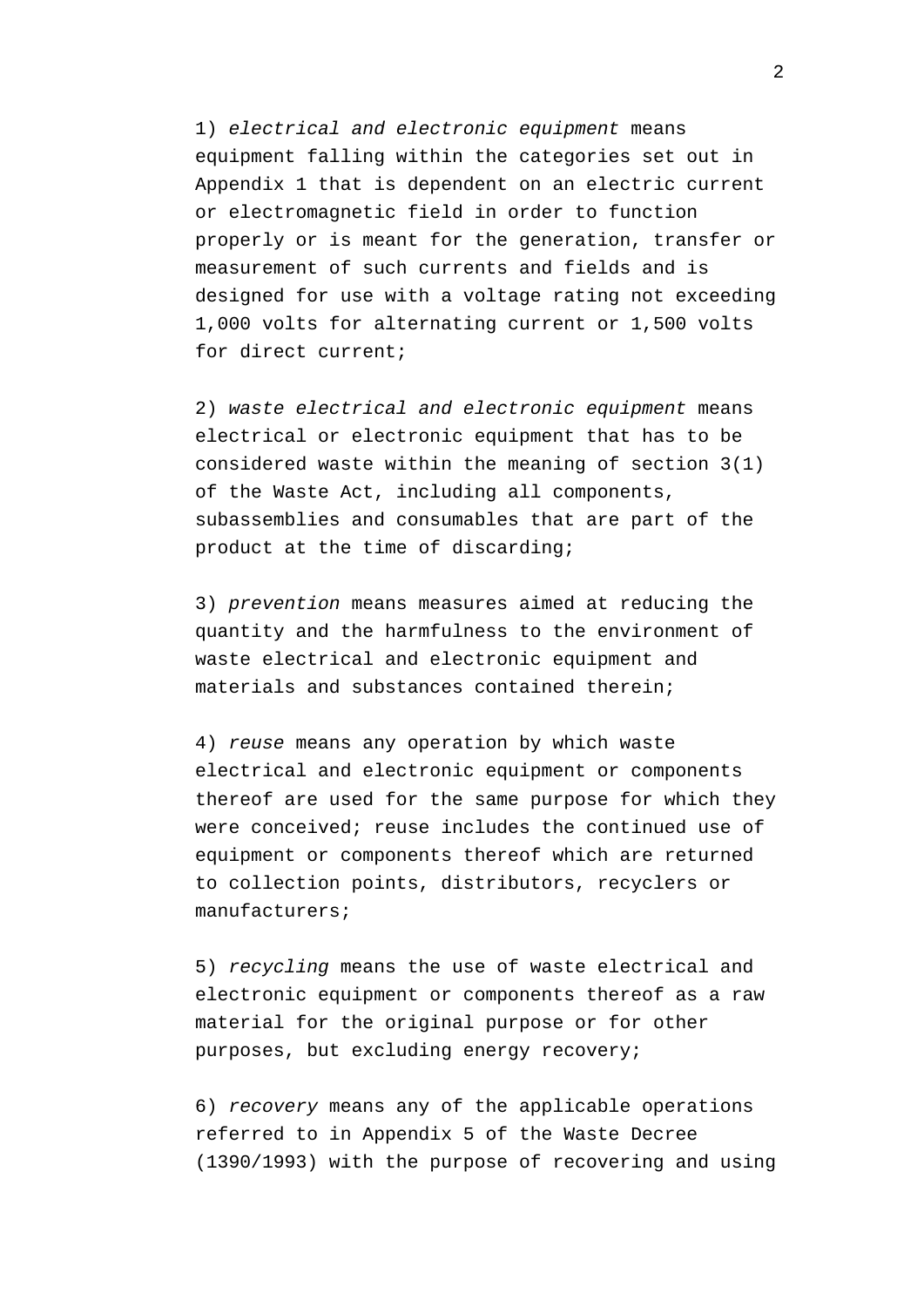a material or substance or energy contained within the waste electrical and electronic equipment or components thereof;

7) *disposal* means any of the applicable operations referred to in Appendix 6 of the Waste Decree with the purpose of rendering harmless or permanently depositing the waste electrical and electronic equipment or components thereof;

8) *treatment* means any activity after the waste electrical and electronic equipment has been handed over to a facility for depollution, disassembly, shredding, recovery or preparation for disposal, and any other operation carried out for the purpose of more efficient recovery or easier disposal of waste electrical and electronic equipment;

9) *producer* means any party which, irrespective of the selling technique used, including distance selling in accordance with Chapter 6(4) of the Consumer Protection Act (38/1978):

a) manufactures and sells electrical and electronic equipment under its own brand;

b) sells under its own brand equipment made by other producers; the seller is not, however, regarded as a producer if the brand of the producer referred to in subparagraph a appears on the equipment;

c) imports electrical and electronic equipment or exports such equipment on a professional basis to a Member State of the European Community; any party that exclusively provides financing under or pursuant to a finance agreement shall not be deemed a producer under this Decree unless the same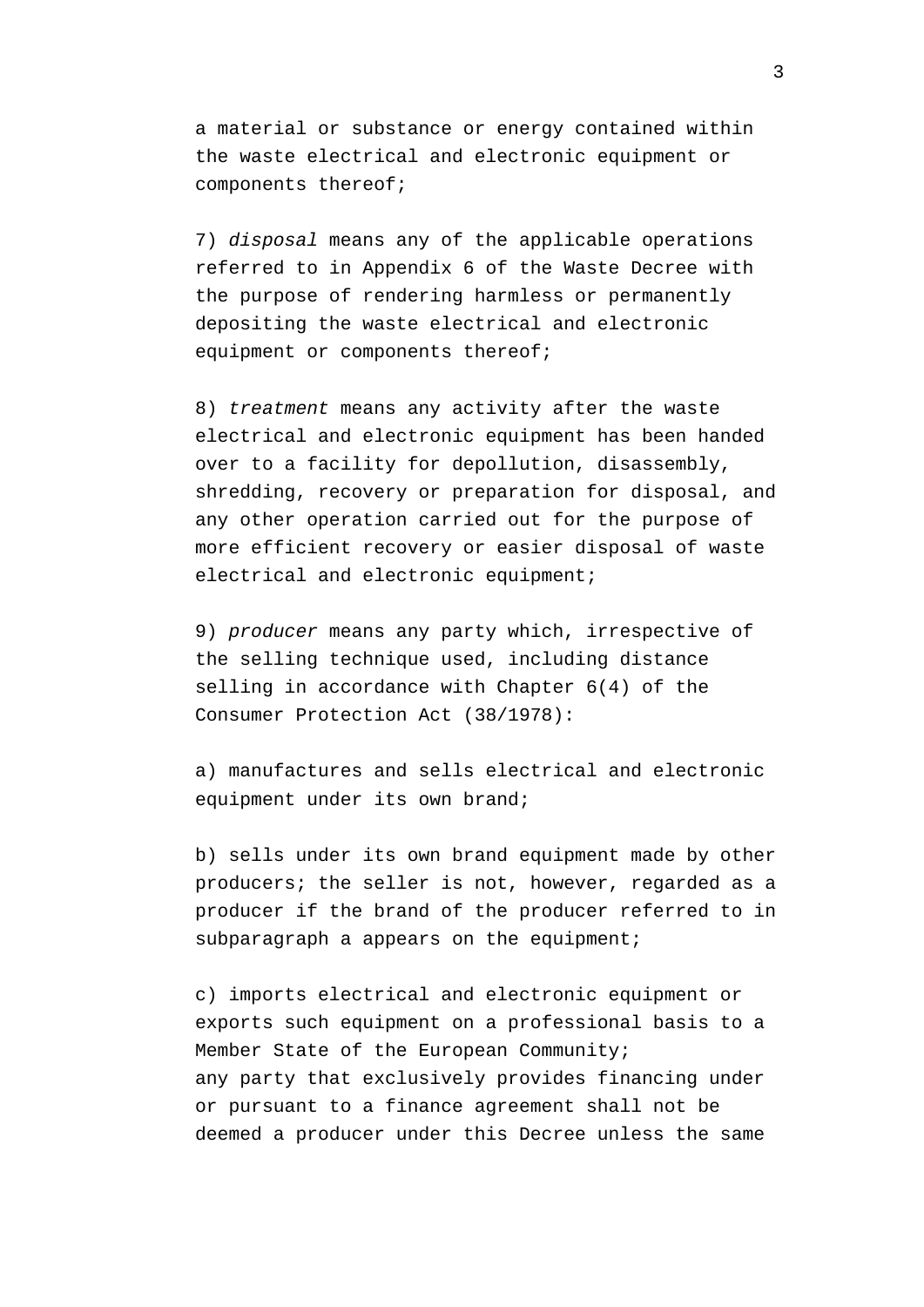party also acts as a producer in the manner referred to in subparagraphs a, b or c;

10) *distributor* means any party that provides electrical and electronic equipment on a commercial basis to those who are going to use it;

11) *waste electrical and electronic equipment from private households* means waste electrical and electronic equipment which comes from private households as well as that from commercial, industrial, institutional and other sources which, because of its nature and quantity, is similar to that from private households;

12) *dangerous substance* means any dangerous chemical referred to in section 11 of the Chemicals Act (744/1989);

13) *finance agreement* means any loan, lease, hiring or deferred sale agreement or arrangement relating to any equipment, whether or not the terms of that agreement or arrangement or any supplementary agreement or arrangement provide that a transfer of ownership of that equipment will or may take place.

(2) The provisions on producers laid down in this Decree also apply correspondingly to producer corporations referred to in section 18g of the Waste Act.

Section 4 - *Product design and manufacture*

- (1) Electrical and electronic equipment shall be designed and manufactured in such a way that:
	- 1) the use of dangerous substances is minimized;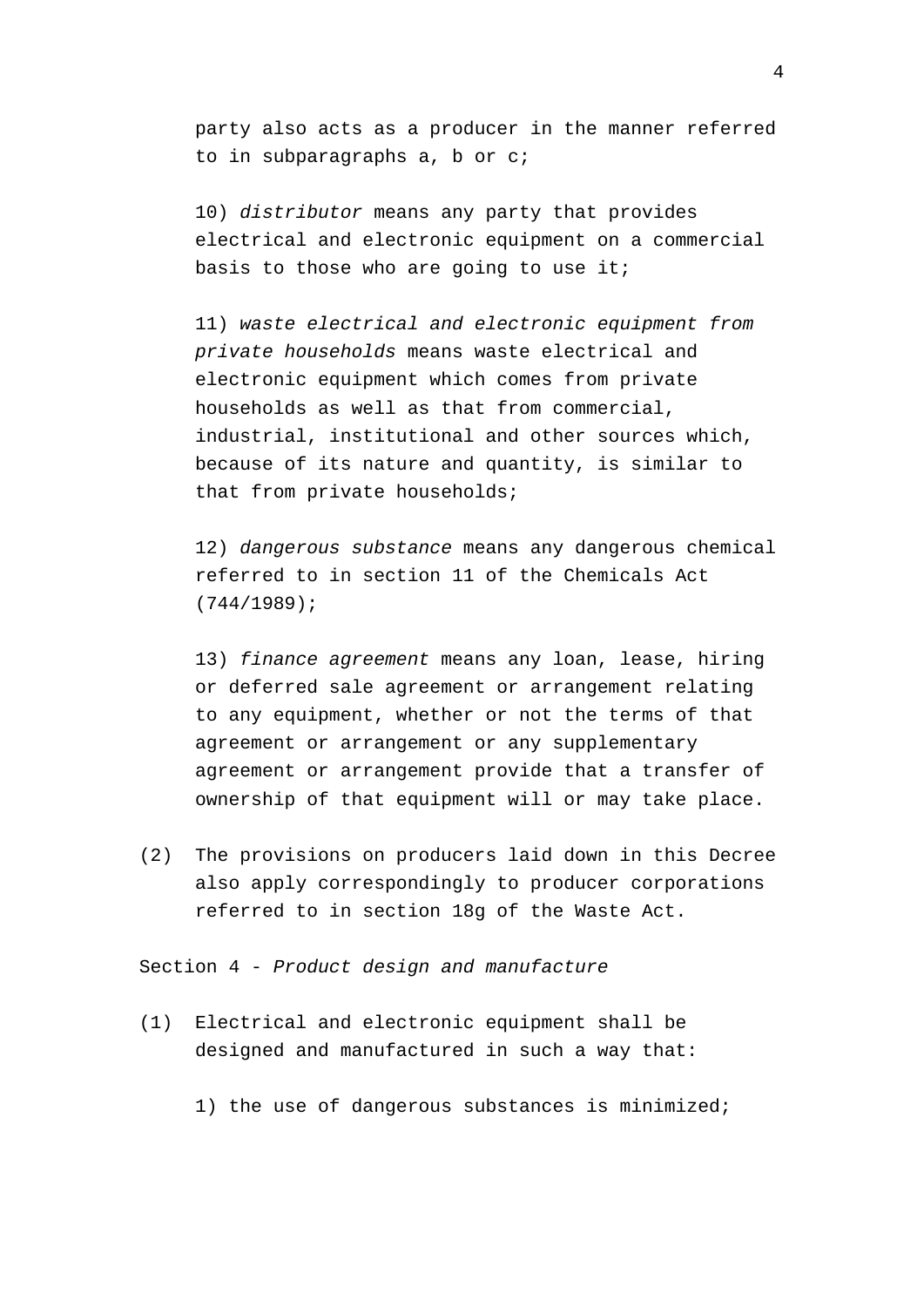2) the disassembly, reuse and recycling or other recovery of waste electrical and electronic equipment is as easy as possible;

3) recycled materials are used as much as possible;

4) when the product becomes waste, it presents no danger or harm to health or the environment nor any hindrance or difficulty for the organization of waste management.

(2) No method may be used in the design or manufacture of a product that deliberately prevents the reuse of waste electrical and electronic equipment, unless this presents overriding advantages with regard to environmental protection and safety.

Section 5 - *Minimum targets*

(1) Producers must ensure that by 31 December 2006:

1) a collection rate averaging at least four kilograms of waste electrical and electronic equipment from private households per inhabitant per year is achieved;

2) for collected waste electrical and electronic equipment that falls within category 1 (large household appliances) and category 10 (automatic dispensers) of Appendix 1, at least 80% of the average weight per appliance is recovered and at least 75% is reused or recycled;

3) for collected waste electrical and electronic equipment that falls within categories 3 (IT and telecommunications equipment) and 4 (consumer equipment) of Appendix 1, at least 75% of the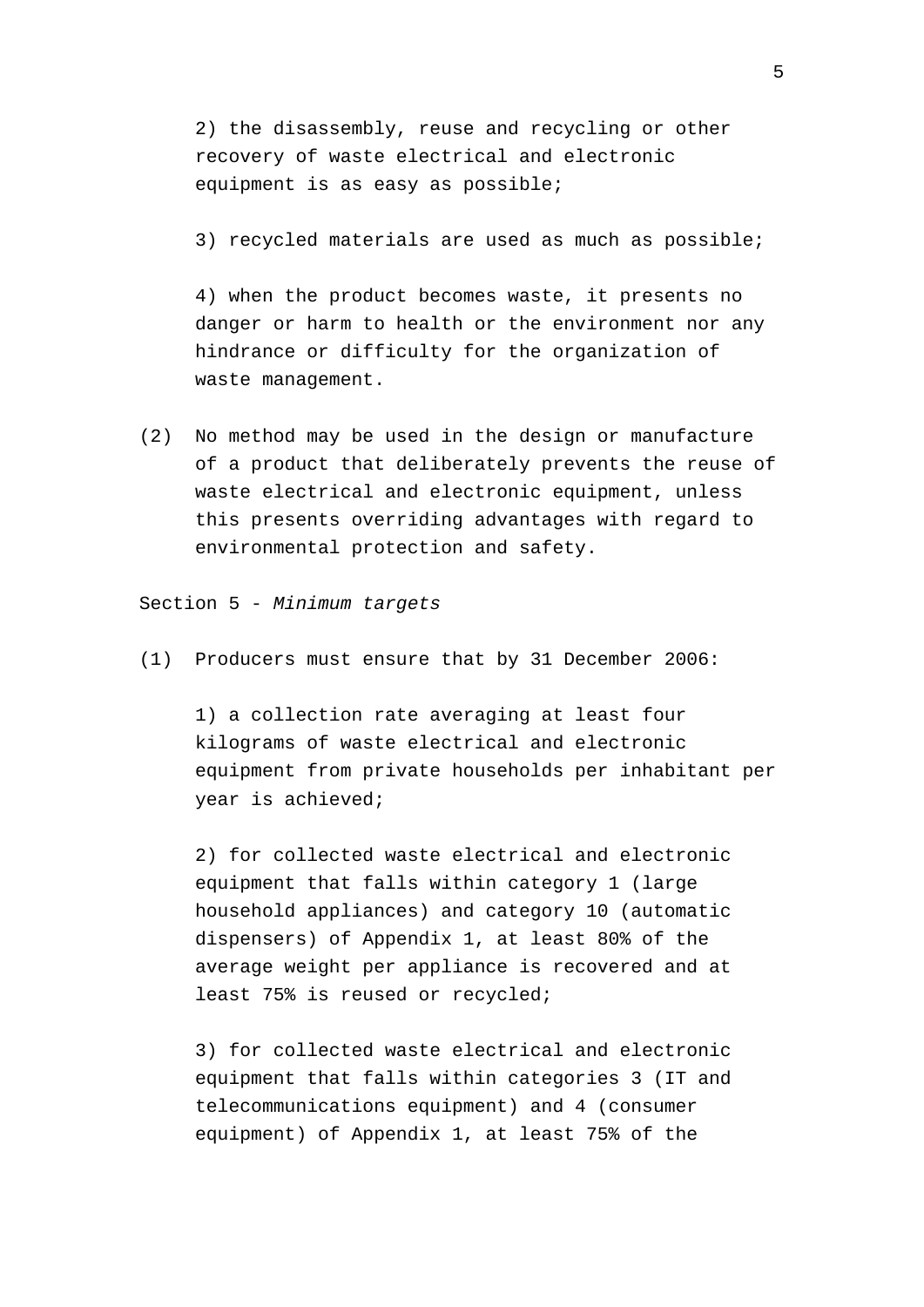average weight per appliance is recovered and at least 65% is reused or recycled;

4) for collected waste electrical and electronic equipment that falls within categories 2 (small household appliances), 5 (lighting equipment), 6 (electrical and electronic tools), 7 (toys, leisure and sports equipment) and 9 (monitoring and control instruments) of Appendix 1, at least 70% of the average weight per appliance is recovered and at least 50% is reused or recycled;

5) at least 80% of the weight of collected waste gas discharge lamps is reused or recycled.

(2) Waste electrical and electronic equipment exported out of the European Community shall only count towards the fulfilment of recovery targets if the exporter can prove that recovery, reuse or recycling has taken place in a manner that corresponds with the requirements of this Decree.

Section 6 - *Separate collection*

- (1) Waste electrical and electronic equipment may not be mixed with other waste.
- (2) Producers shall organize separate collection of all waste electrical and electronic equipment that can be collected, irrespective of whether the collection target set in section  $5(1)(1)$  has been achieved.
- (3) Producers shall organize the delivery of separately collected waste electrical and electronic equipment to an authorized treatment facility unless the appliances are reused as a whole. Waste electrical and electronic equipment shall be collected and stored in such a way that whole appliances and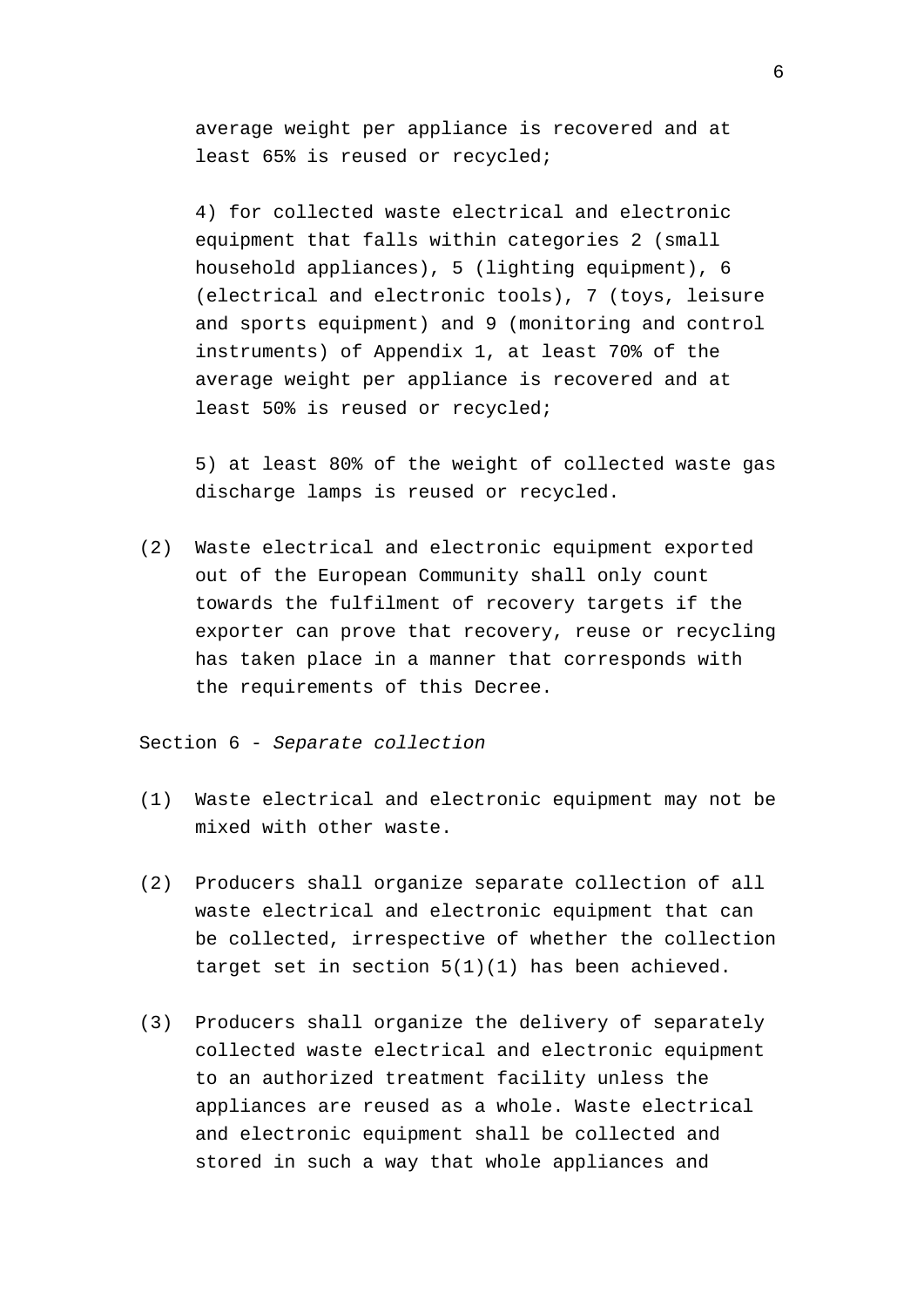components thereof that are suitable for reuse and recycling can primarily be reused or, as a secondary alternative, recycled as well as possible.

### Section 7 – *Treatment*

- (1) Producers shall organize treatment of separately collected waste electrical and electronic equipment at a facility that has an environmental permit referred to in section 28(2)(4) of the Environmental Protection Act (86/2000). In making agreements with treatment facilities, producers shall give first priority to facilities that have introduced environmental management systems certified within the European Community.
- (2) The best available treatment, recovery and recycling techniques shall be applied in treatment. All fluids shall be removed from waste electrical and electronic equipment during treatment. The waste shall be treated in accordance with Appendix 2.
- (3) The treatment facility must meet the technical requirements set out in Appendix 3.
- (4) Provisions to take account of the obligations under subsections 2 and 3 shall be included in environmental permits for treatment of waste electrical and electronic equipment.

Section 8 – *Showing waste management costs in the price of a product*

(1) Costs incurred in waste management of waste electrical and electronic equipment from private households produced from electrical and electronic equipment put on the market after 13 August 2005 may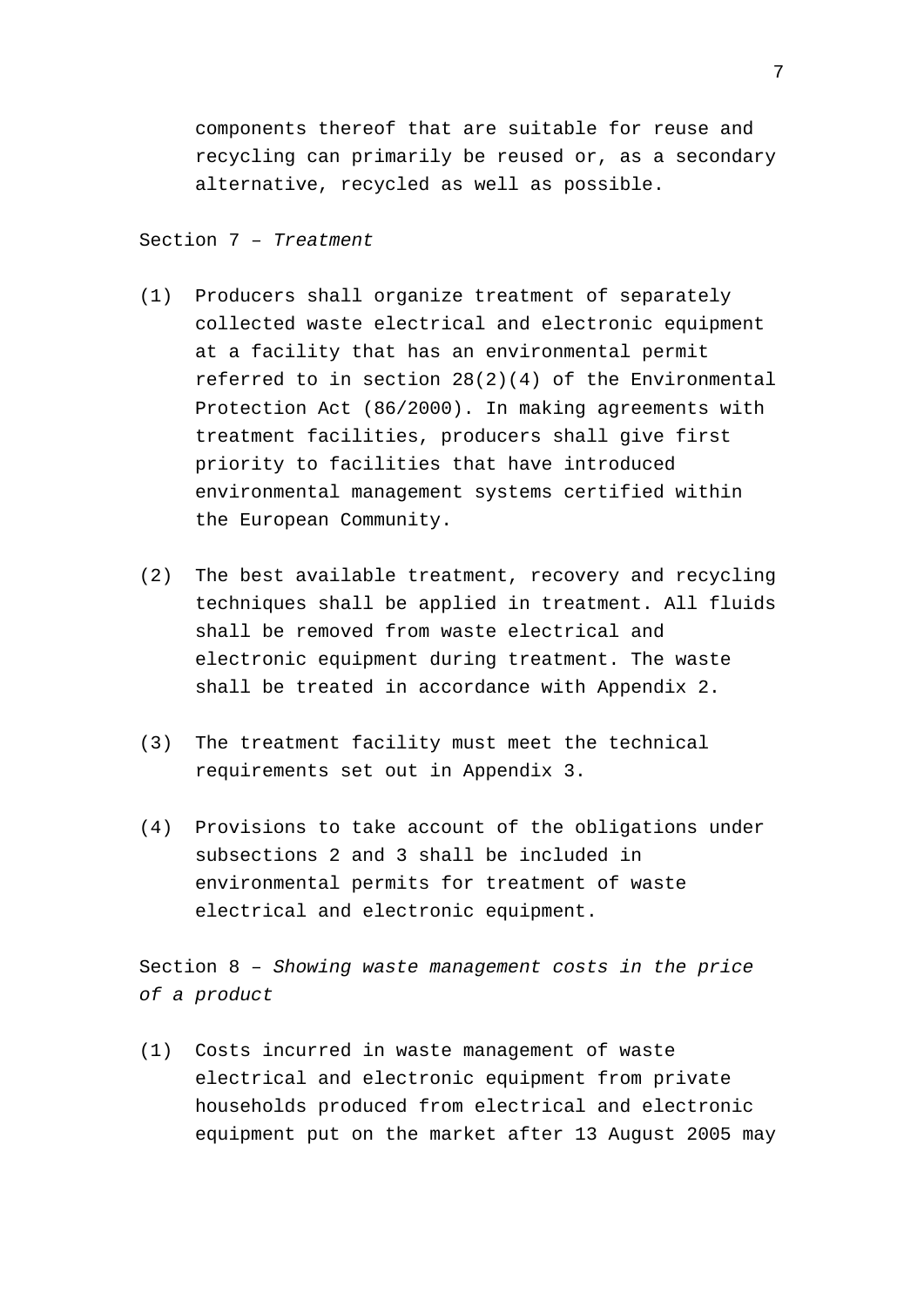not be shown separately to purchasers at the time of sale of new products.

(2) Producers are allowed to show purchasers, at the time of sale of new products, the actual costs incurred in waste management of waste from private households produced from equipment put on the market before the date referred to in subsection 1 until 13 February 2011 and, for equipment that falls within category 1 of Appendix 1, until 13 February 2013.

Section 9 - *Obligations of producers engaged in distance selling*

Electrical and electronic equipment producers engaged in distance selling shall participate in organizing financing for waste management of waste electrical and electronic equipment from private households in the European Community Member State to which the equipment is supplied, complying with sections 18c(1-2) and 18m(2) of the Waste Act and section 8 of this Decree.

Section 10 - *Labelling of electrical and electronic equipment*

- (1) Producers shall ensure that any electrical and electronic equipment that they put on the market after 13 August 2005 is labelled with the mark for separate collection shown in Appendix 4. In special cases, where necessary because of the product's size or function, the symbol can be marked on the packaging, instructions for use and warranty of the electrical and electronic equipment.
- (2) Producers shall ensure that any electrical and electronic equipment that they put on the market after 13 August 2005 is labelled with a mark that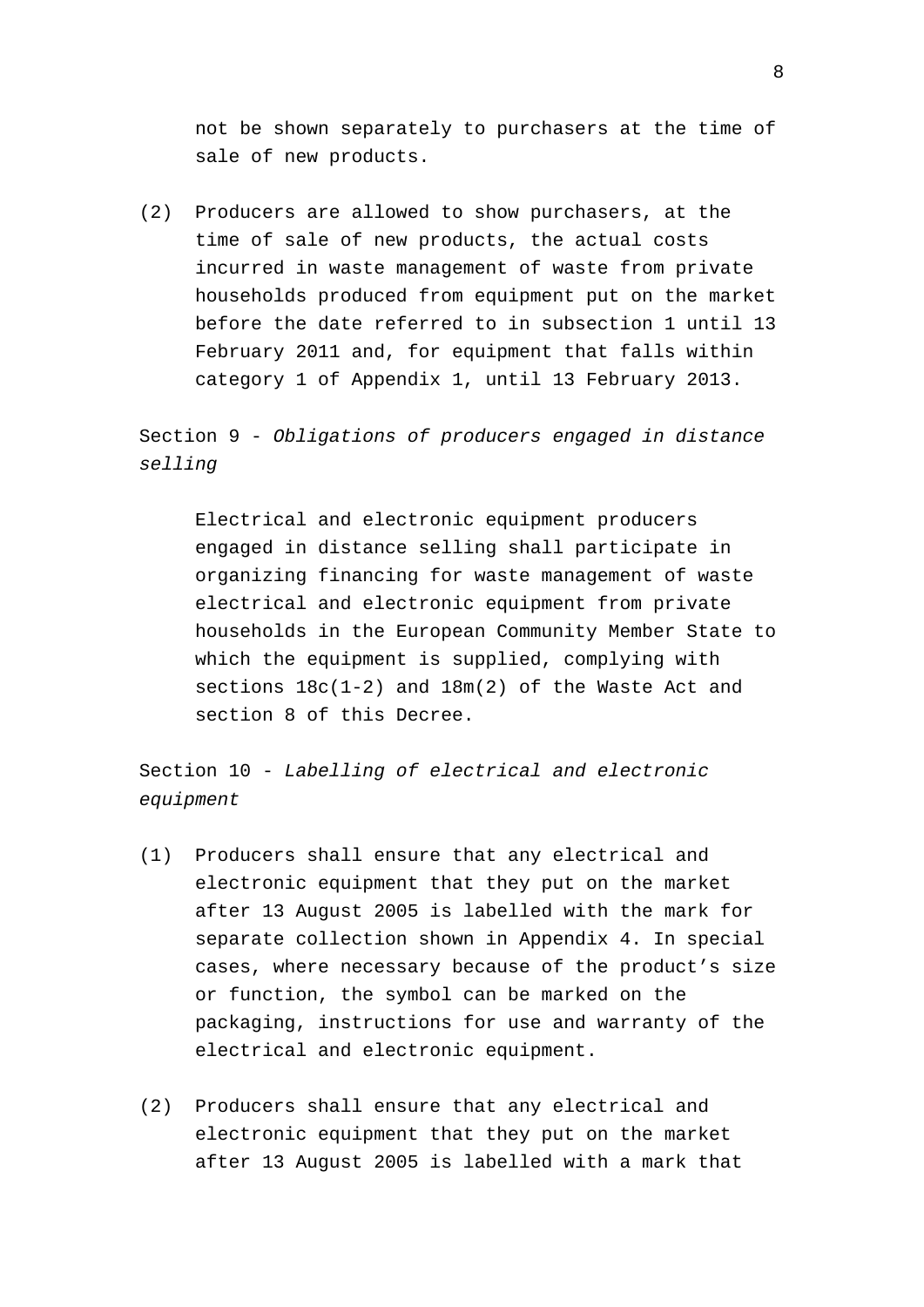indicates the name of the equipment producer that brought the equipment to market in the European Community. The equipment marking must also indicate that it was put on the market after the entry into force of this Decree.

Section 11 - *Information for users*

Producers shall see to the provision of information and advice about the collection and recovery of waste electrical and electronic equipment. In the information given, particular attention shall be paid to ensuring that users of electrical and electronic equipment in private households receive details about:

1) the obligation regarding separate collection, and instructions for it;

2) the collection systems and facilities available;

3) their role in contributing to collection, reuse, recycling and other forms of recovery of waste electrical and electronic equipment;

4) the potential effects on the environment and health due to the presence of dangerous substances in electrical and electronic equipment;

5) the meaning of the symbol shown in Appendix 4.

Section 12 - *Information for treatment facilities*

Upon the request of treatment facilities, producers shall provide reuse and treatment information for each type of appliance within one year of it being put on the market. This must indicate the information needed by establishments engaged in the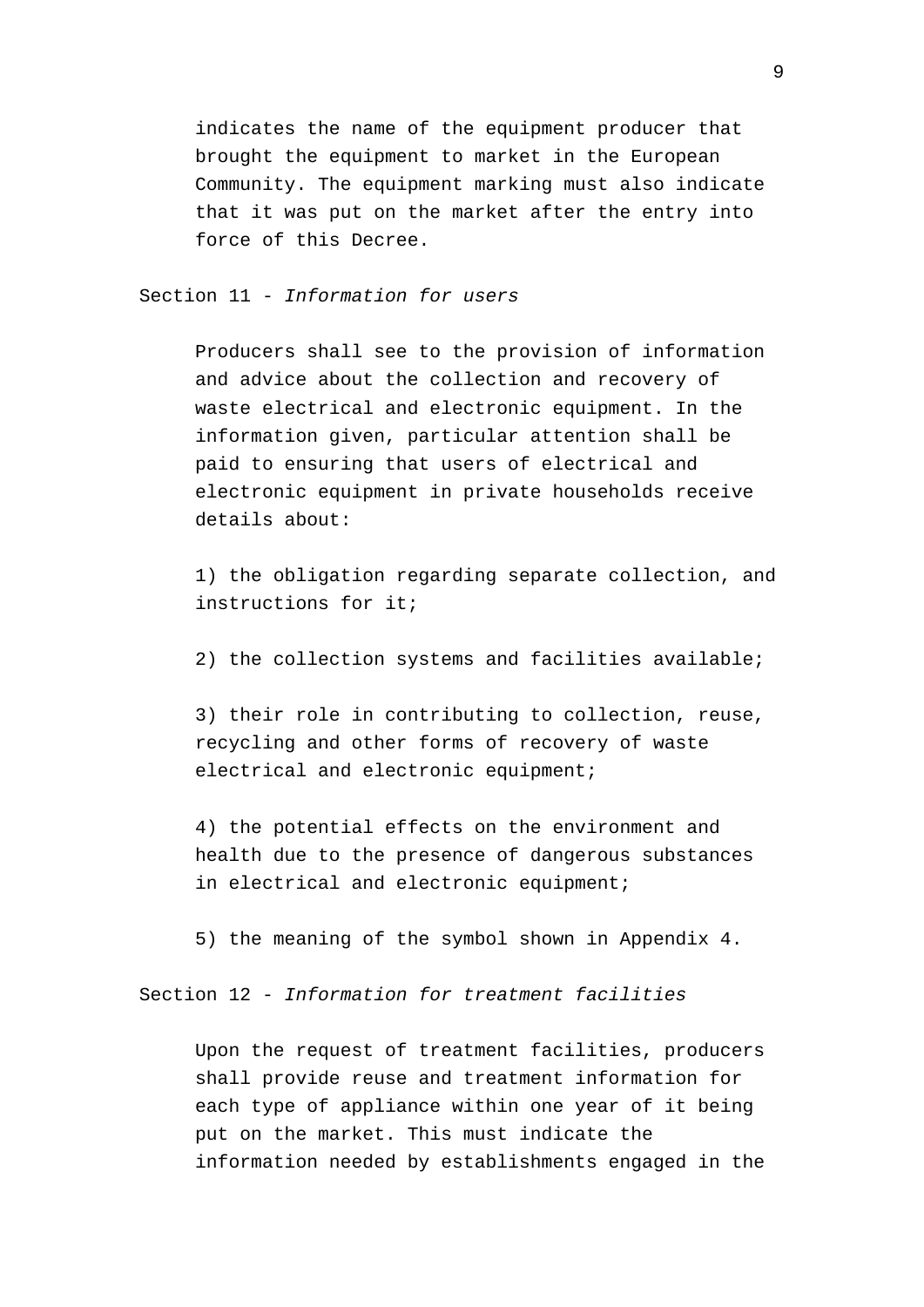reuse, treatment and recycling of waste electrical and electronic equipment for the purpose of identifying the components and substances contained in the electrical and electronic equipment and concerning the location of dangerous substances in the equipment. The information shall be provided to reuse centres and treatment and recycling establishments in the form of a manual or by means of electronic media.

Section 13 - *Monitoring information*

(1) Producers or treatment facilities acting on a producer's behalf or another third party shall, by the end of April each year, notify the Pirkanmaa Regional Environment Centre of the following information and estimates for the previous year, wherever possible by category in accordance with Appendix 1:

1) the quantity in tonnes and, if possible, the number of items of new electrical and electronic equipment supplied to the domestic market;

2) an estimate of the accumulated tonnage of waste electrical and electronic equipment;

3) the quantity of collected waste electrical and electronic equipment and the quantity in tonnes and, if possible, the number of items of reused, separately recycled and otherwise recovered waste equipment;

4) exports of collected waste electrical and electronic equipment in tonnes and, if possible, the number of items;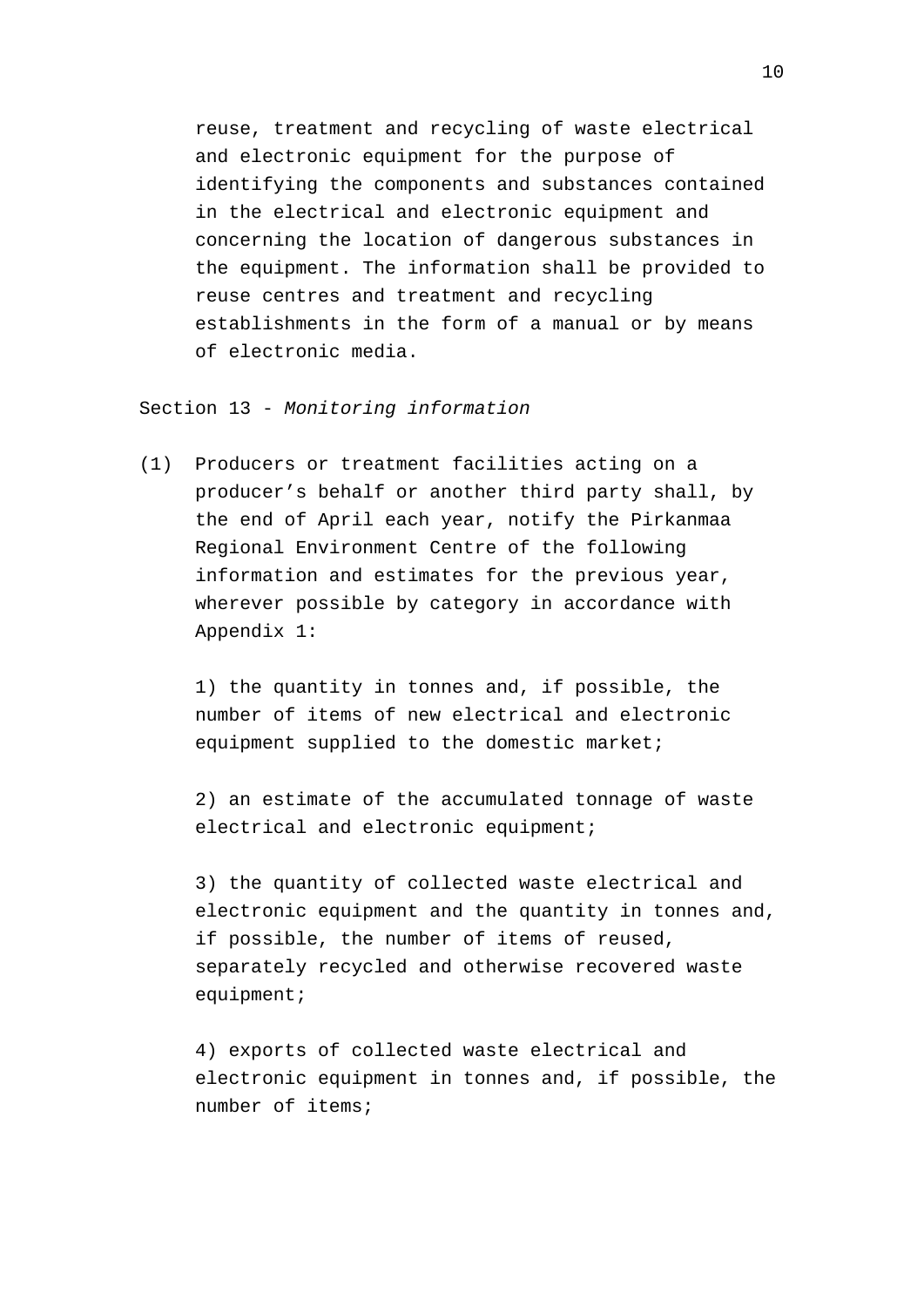5) changes that have occurred in the guarantee arrangements and amount of the guarantee.

(2) Producers engaged in distance selling shall submit information on the quantity in tonnes and, if possible, the number of items of new electrical and electronic equipment supplied to a European Community Member State market and information on how the producer is to meet the obligation under section 9.

Section 14 – *Reporting*

- (1) The Pirkanmaa Regional Environment Centre shall submit the information referred to in section 13 to the Commission of the European Communities every two years using a form that accords with the Commission's decision, and shall do this within 18 months of the end of the period covered by the report.
- (2) The Pirkanmaa Regional Environment Centre shall play its part in organizing the appropriate exchange of information among European Community Member States, particularly for the purpose of complying with sections  $5(2)$  and  $13(2)$ .
- (3) The Pirkanmaa Regional Environment Centre shall submit a report to the Commission of the European Communities every three years on the implementation of this Decree in Finland, in accordance with Article 5 of Council Directive 91/692/EEC standardizing and rationalizing reports on the implementation of certain Directives relating to the environment, and shall do this within nine months of the end of the period covered by the report.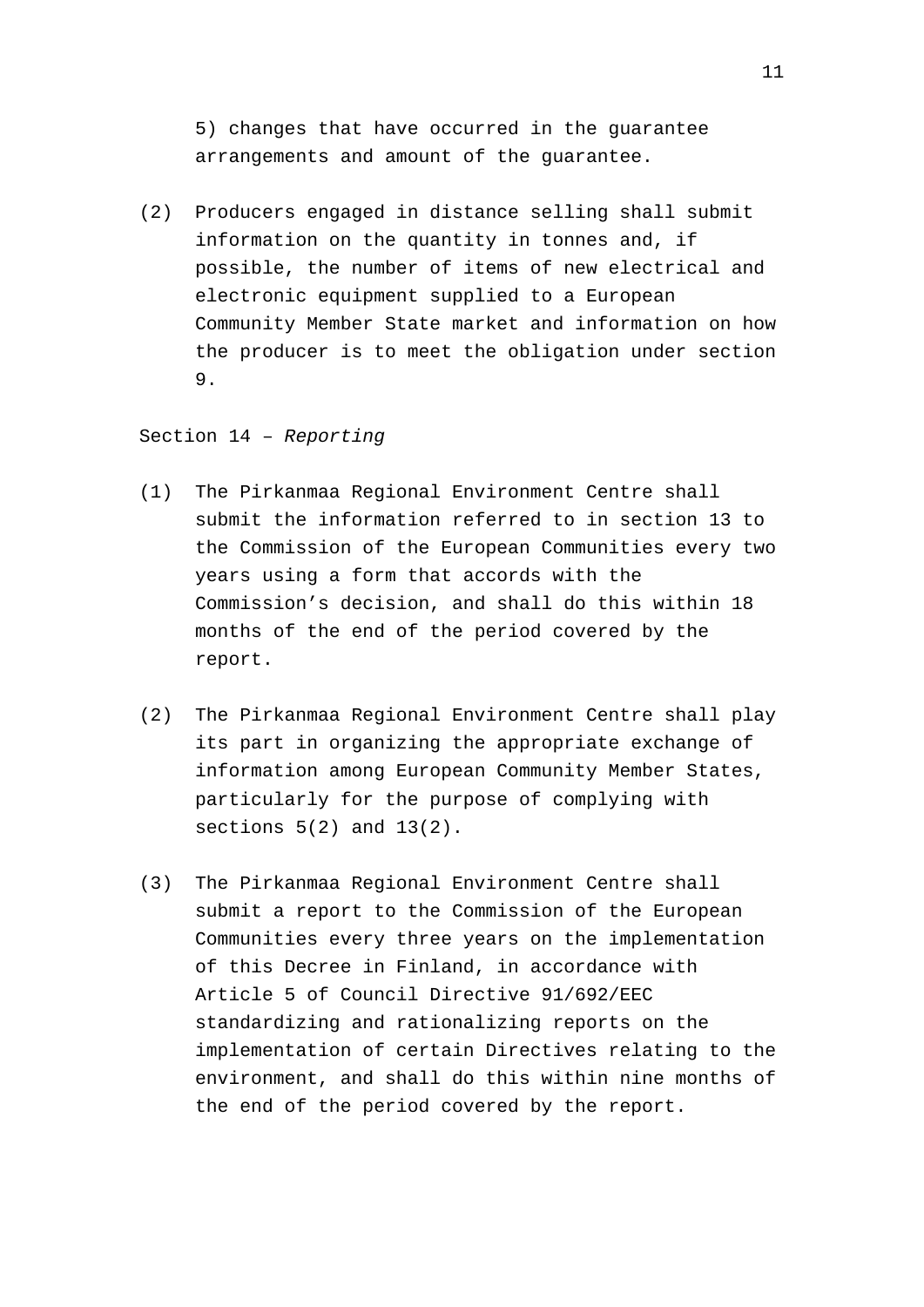Section 15 - *Content of the notification to be made for the producer data register*

- (1) The notification to be made by producers for the purpose of entry in the producer data register as referred to in section 50b(1-2) of the Waste Act must contain the following:
	- 1) producer's name or company name;
	- 2) contact and address details;
	- 3) name and position of contact person;
	- 4) business identity code;

5) information on the products marketed by the producer and their market areas, the producer's turnover and an estimate of the producer's market share in terms of euros and weight and by equipment or equipment group in accordance with Appendix 1;

6) information on the waste management organized by the producer, such as the network of collection facilities, collection and transportation, the reuse of discarded whole appliances, the treatment, recycling, other recovery and disposal and other waste management of waste electrical and electronic equipment, and the type, quality, quantity and origin of the waste that falls within the waste management sphere, and the area of operation;

7) information on the agreements concerning the organization of waste management;

8) information on the guarantee set by the producer under section 18m(2) of the Waste Act.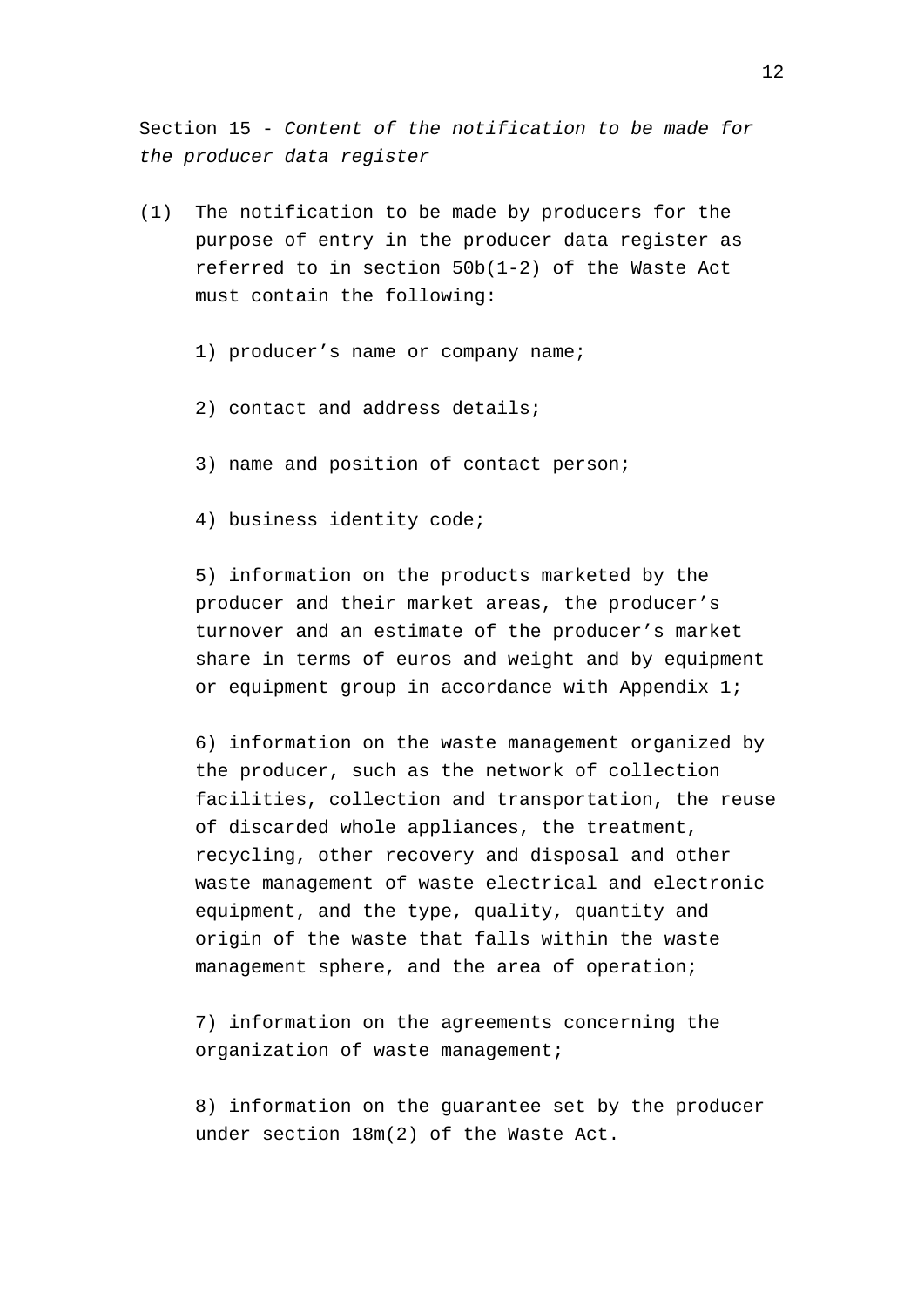- (2) The notification to be made by producer corporations for the purpose of approval in the producer data register as referred to in section 50b(1-2) of the Waste Act must contain the following:
	- 1) producer corporation's name or company name;
	- 2) contact and address details;
	- 3) name and position of contact person;
	- 4) business identity code;

5) information on the producers represented by the producer corporation: name of company, business identity code and date of entry to the producer corporation;

6) information on the products marketed by the producers represented by the producer corporation, their market areas and an estimate of the joint market share in terms of euros and weight and by equipment or equipment group in accordance with Appendix 1;

7) the rules of the producer corporation and, if necessary, other information indicating how the obligations are divided between the producers and how a new producer can reach agreement with the producer corporation on attending to producer responsibility;

8) information on the waste management organized by the producer corporation, such as the network of collection facilities, collection and transportation, reuse of discarded whole appliances, treatment, recycling, other recovery and disposal and other waste management of waste electrical and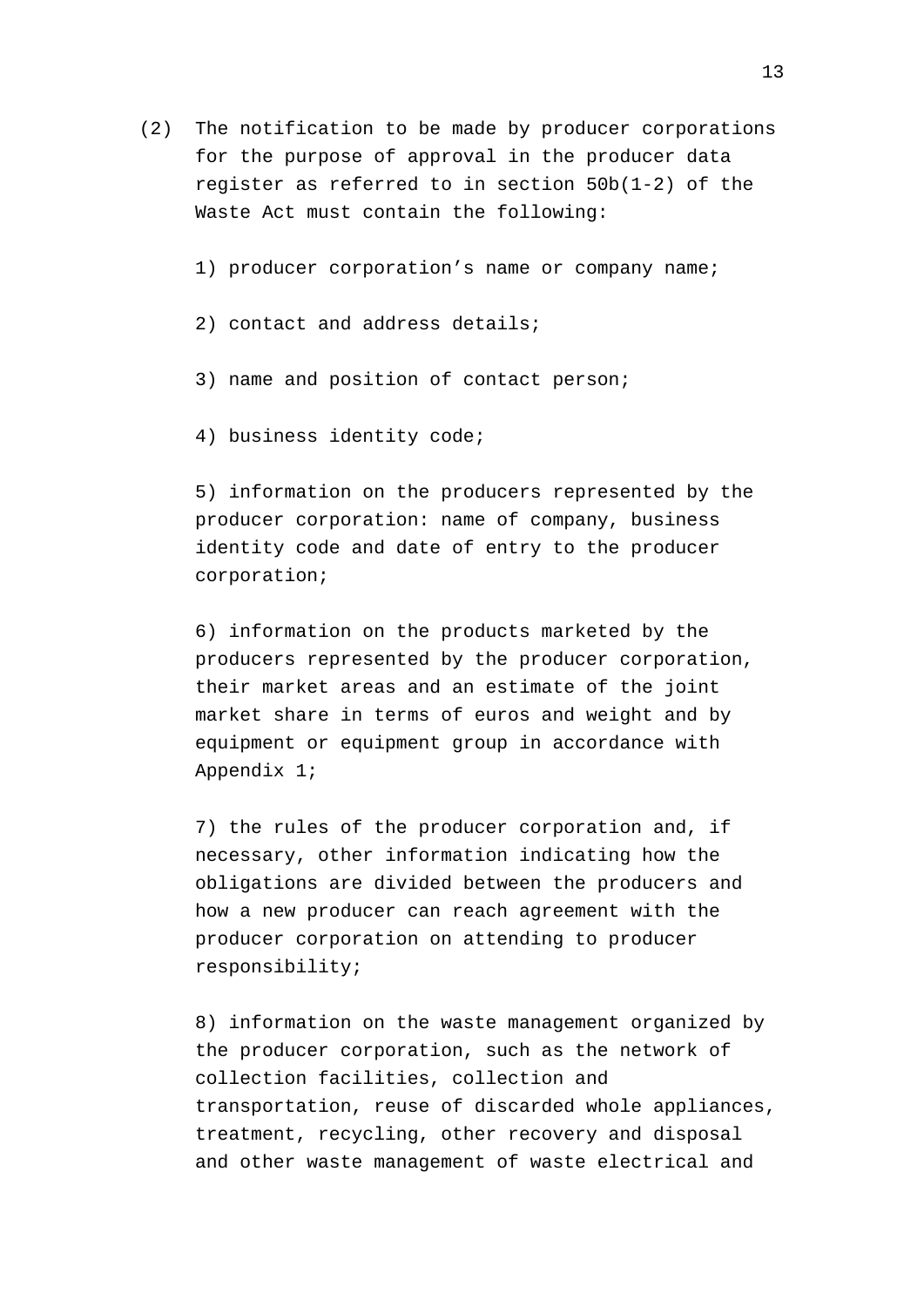electronic equipment, and the type, quality, quantity and origin of the waste that falls within the waste management sphere, and the area of operation;

9) information on the agreements concerning the organization of waste management and the contractual parties' environmental permits and any environmental management and quality management systems;

10) information for assessing the financial standing, or information on the producer corporation's guarantee under section 50c(2)(3) of the Waste Act.

(3) Producers and producer corporations shall notify the Pirkanmaa Regional Environment Centre without delay if their name, company name or contact details change or if significant changes occur in the waste management system and contractual arrangements referred to in subsections 1(7-8) and 2(8-9). Producer corporations shall also notify the Pirkanmaa Regional Environment Centre without delay of any changes in the rules referred to in subsection 2(7) and of the information referred to in subsection 2(5) on new producers entering the producer corporation and producers exiting from it.

Section 16 - *Entry into force of certain provisions of the Waste Act*

- (1) Electrical and electronic equipment shall be subject to the producer responsibility provisions of the Waste Act after 13 August 2005.
- (2) Electrical and electronic equipment producers and producer corporations shall nevertheless submit the notification required under section 50b of the Waste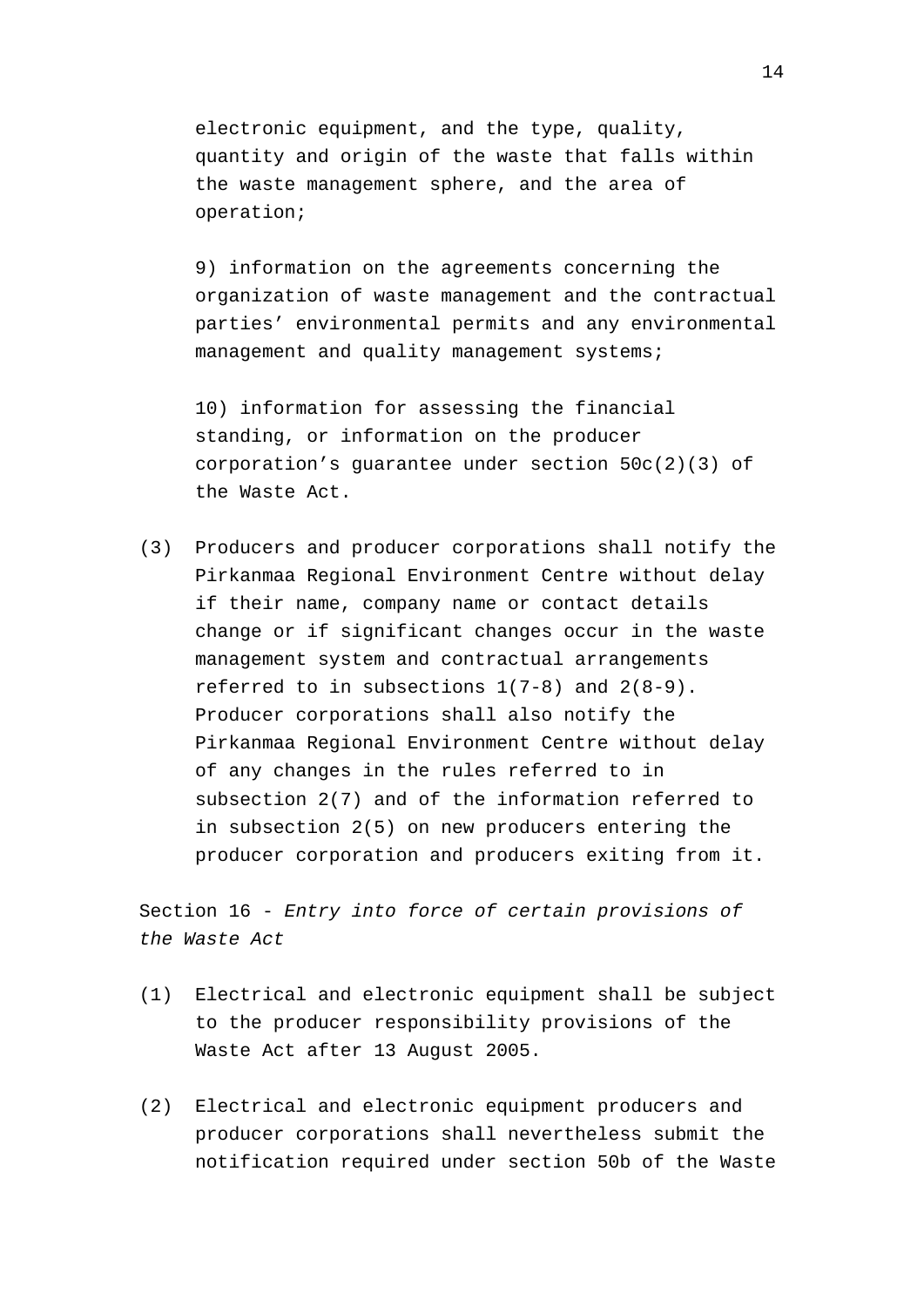Act to the Pirkanmaa Regional Environment Centre by 15 May 2005.

Section 17 - *Entry into force*

- (1) This Decree enters into force on 13 August 2005.
- (2) Measures necessary for the implementation of this Decree may be undertaken before the Decree's entry into force.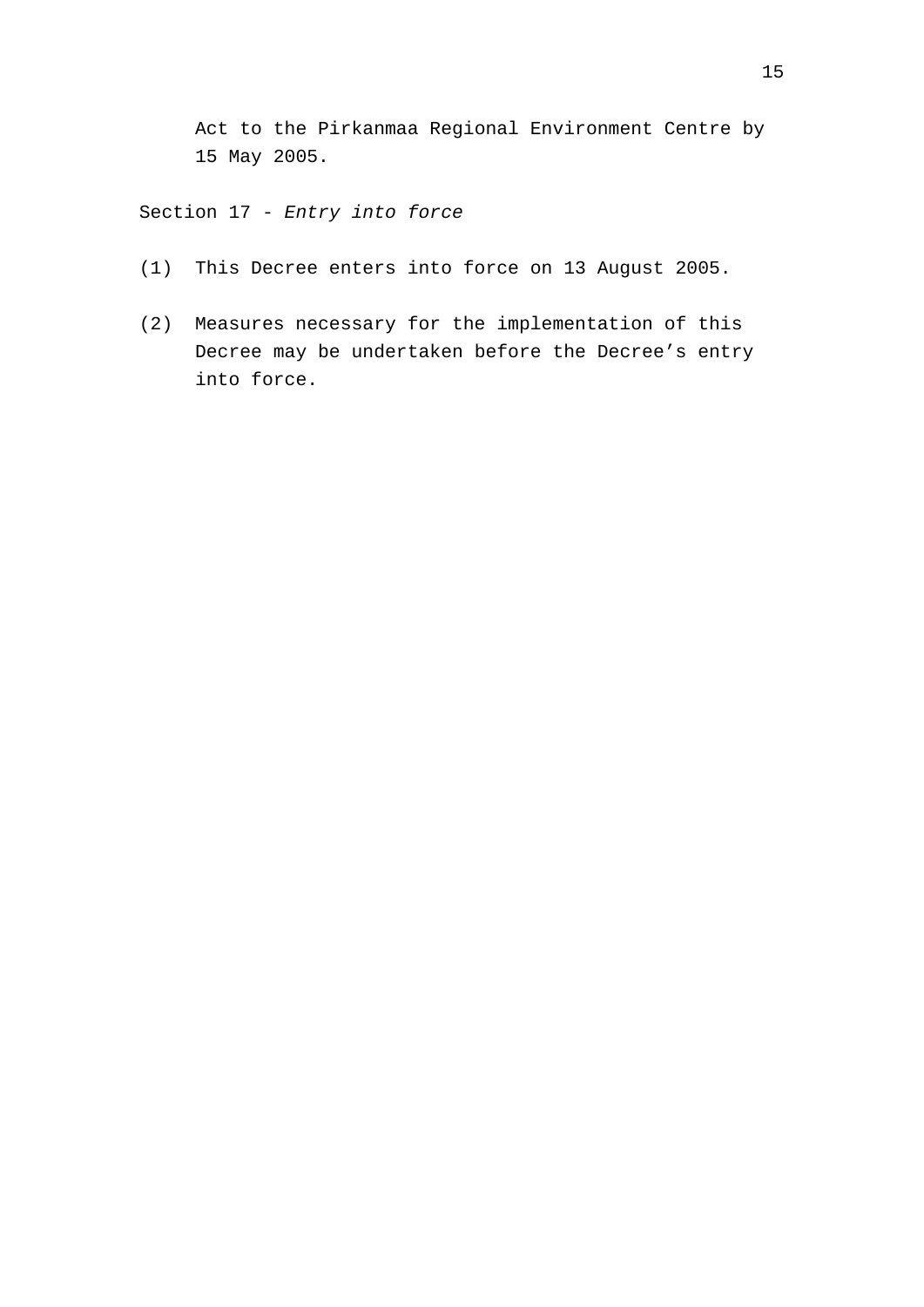**Appendix 1. Categories of electrical and electronic equipment that fall within the scope of the Decree and examples of the equipment within these categories**

#### **1. Large household appliances**

Large cooling appliances Refrigerators Freezers Other large appliances used for refrigeration, preservation and storage of food Washing machines Clothes dryers Dish washing machines Food preparation equipment Electric stoves Electric hot plates Microwave ovens Other large appliances used for cooking and other processing of food Electric heating appliances Electric radiators Other large appliances for heating rooms, beds and seating furniture Electric fans Air conditioner appliances Other fanning, exhaust ventilation and air-exchange equipment

#### **2. Small household appliances**

Vacuum cleaners Carpet sweepers Other appliances for cleaning Appliances used for sewing, knitting, weaving and other processing of textiles Irons and other appliances for ironing, mangling and other care of and textiles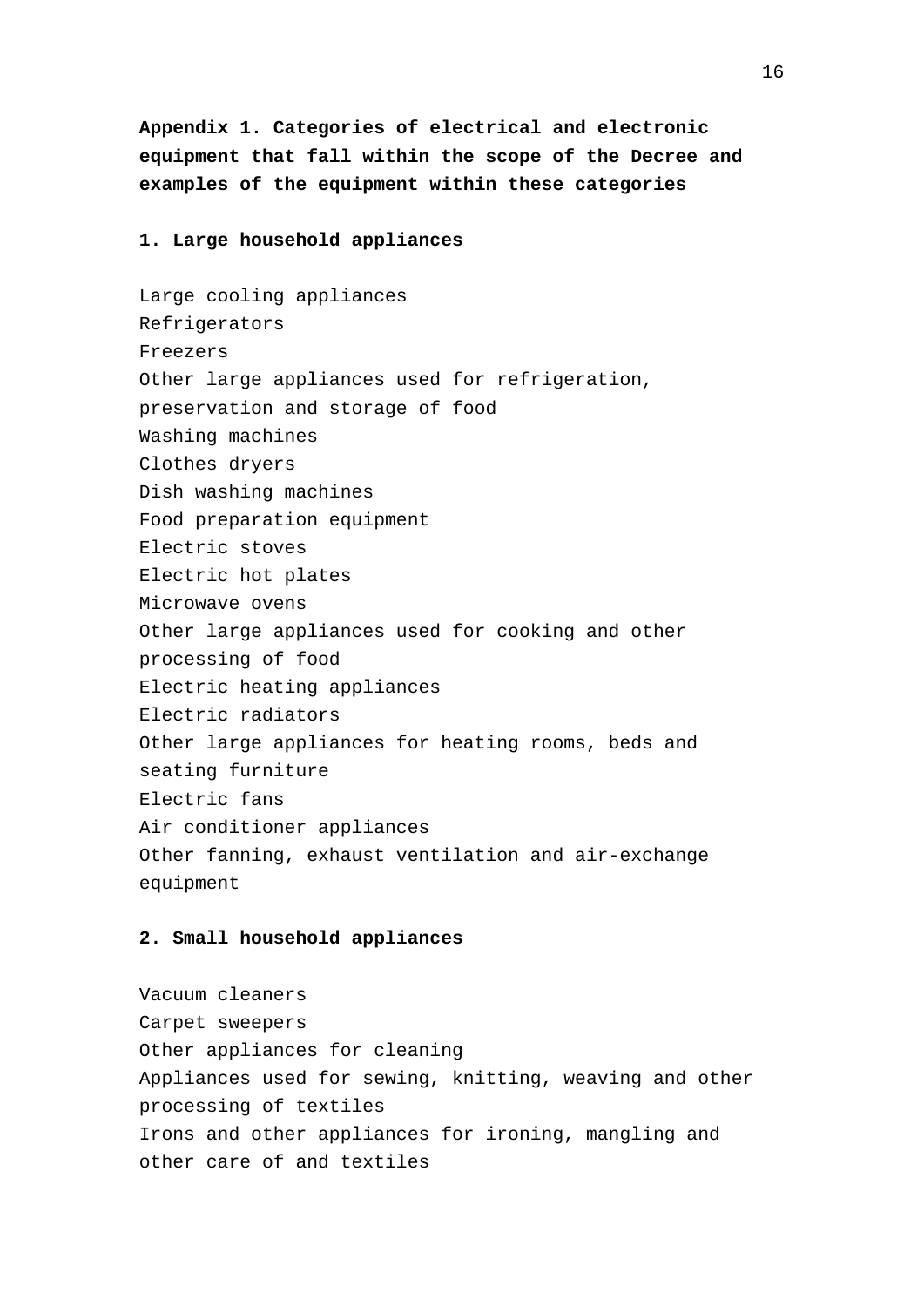Toasters Grills Coffee grinders, coffee machines and equipment for opening or sealing containers or packages Electric knives Appliances for hair-cutting, hair drying, tooth brushing, shaving and massage, and other body care appliances Clocks, watches and equipment for the purpose of measuring, indicating or recording time Scales

### **3. IT and telecommunications equipment**

Centralized data processing: Mainframes Minicomputers Printer units Personal computing: Personal computers (CPU, mouse, screen and keyboard included) Laptop computers (CPU, mouse, screen and keyboard included) Notebook computers Notepad computers Printers Copying equipment Electrical and electronic typewriters Pocket and desk calculators and other products and equipment for the collection, storage, processing, presentation or communication of information by electronic means User terminals and systems Facsimile machines Telex machines Telephones Pay telephones Cordless telephones Mobile telephones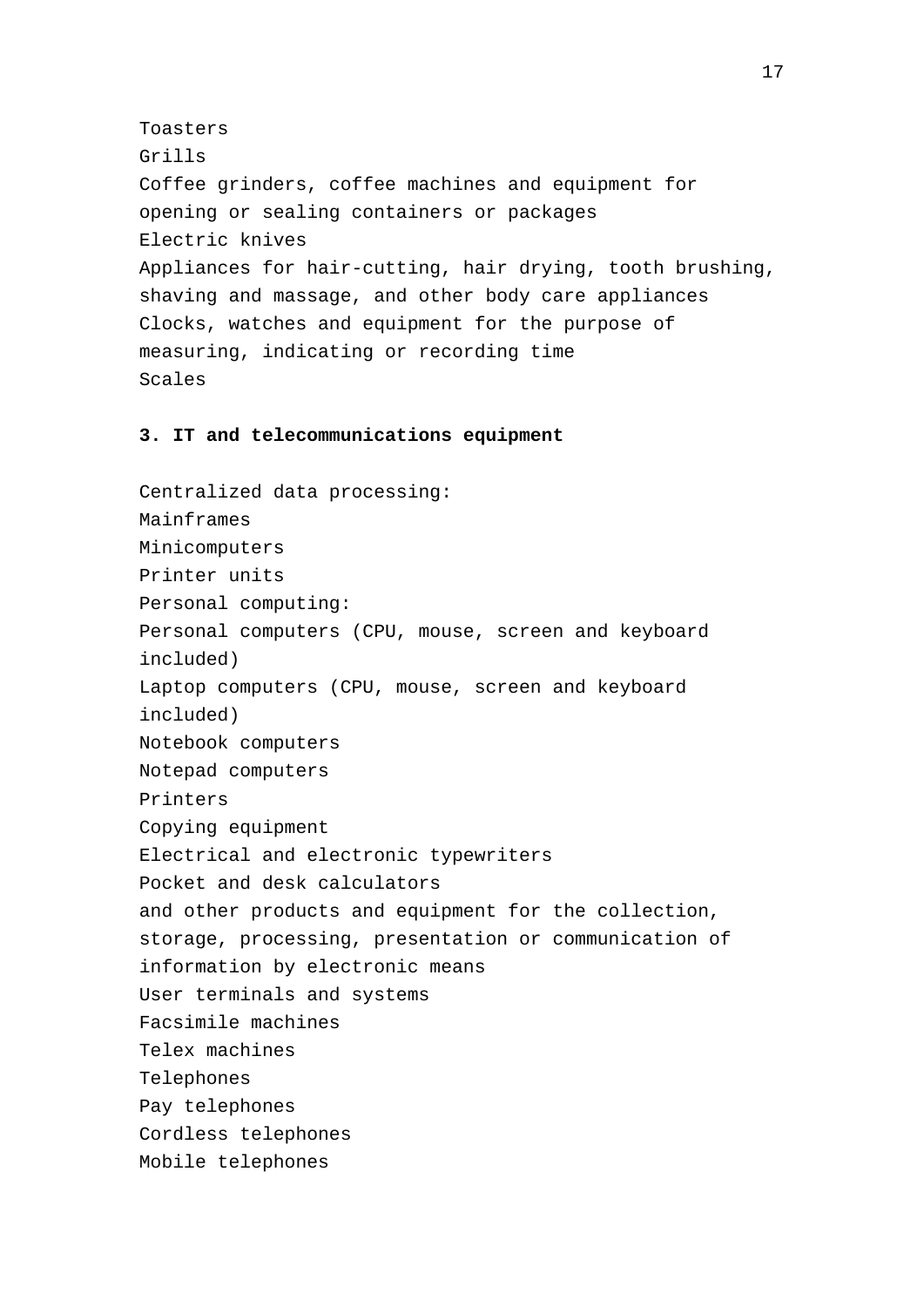Telephone answering systems

and other products or equipment for transmitting sound, images or other information by telecommunications

#### **4. Consumer equipment**

Radio sets Television sets Video cameras Video recorders Hi-fi recorders Audio amplifiers Musical instruments Other products or equipment for the purpose of recording or reproducing sound or images, including signals and technologies for the distribution of sound and images other than by telecommunications

### **5. Lighting equipment**

Luminaires for fluorescent lamps Straight fluorescent lamps Compact fluorescent lamps High intensity discharge lamps, including pressure sodium lamps and metal halide lamps Low pressure sodium lamps Other lighting or equipment for the purpose of spreading or controlling light, with the exception of filament bulbs

**6. Electrical and electronic tools** (with the exception of large-scale stationary industrial tools)

Drills Saws Sewing machines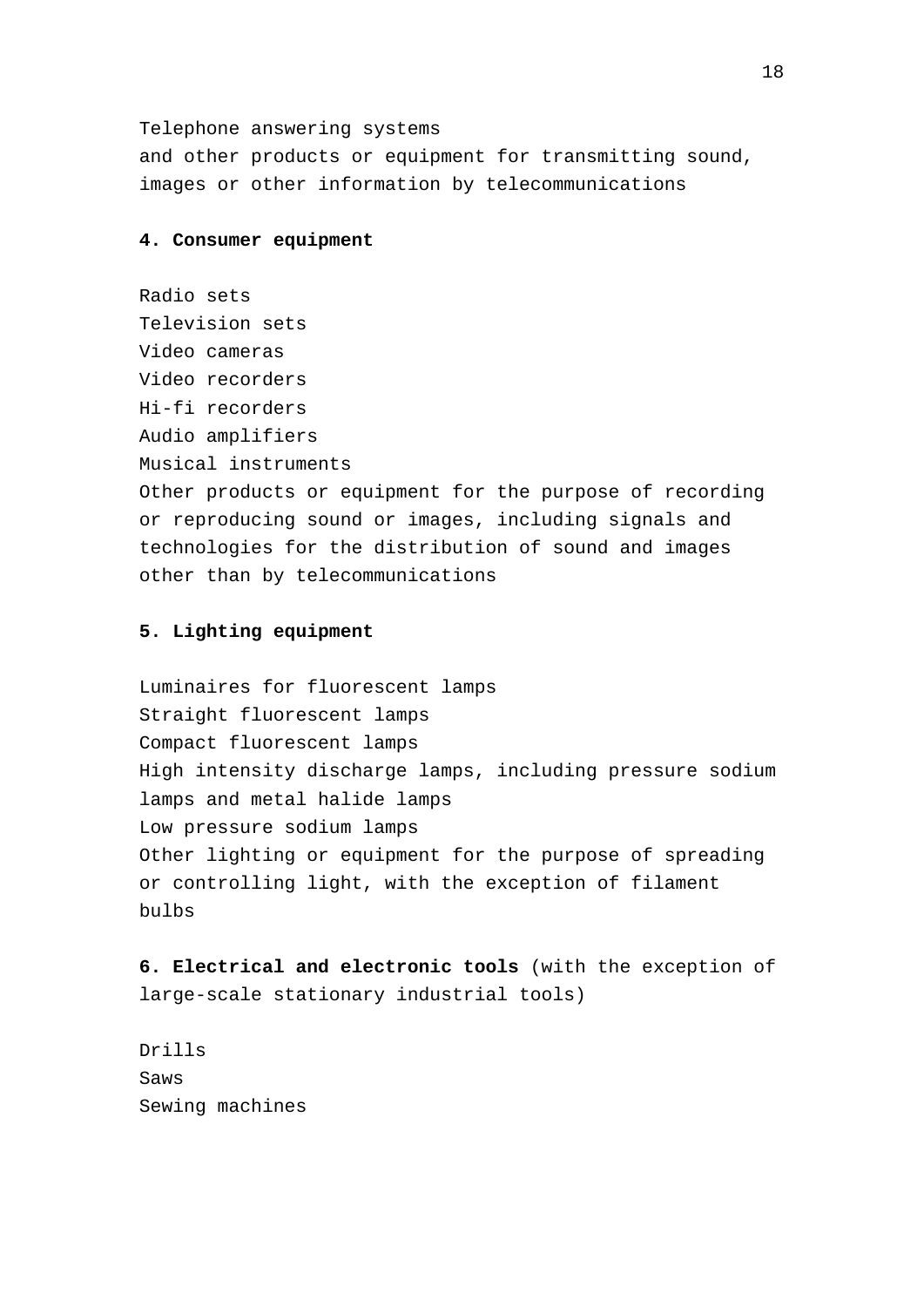Equipment for turning, milling, sanding, sawing, cutting, drilling, making holes, punching, folding, bending or other processing of wood, metal and other materials Tools for riveting, nailing or screwing, or for removing rivets, nails or screws, or similar uses Tools for welding, soldering or similar use Equipment for spraying, spreading, dispersing or other treatment of liquid or gaseous substances Tools for mowing or other gardening activities

#### **7. Toys, leisure and sports equipment**

Electric trains or car racing sets Hand-held video game consoles Video games Computer devices for cycling, diving, running, rowing, etc. Sports equipment with electric or electronic components Coin slot machines

**8. Medical equipment and supplies** (with the exception of all implanted and infected equipment and supplies)

Radiotherapy equipment Cardiology equipment Dialysis equipment Pulmonary ventilators Nuclear medicine Laboratory equipment for *in-vitro* diagnosis Analysers Freezers Fertilization tests Other appliances for detecting, preventing, monitoring, treating and alleviating illness, injury or disability

#### **9. Monitoring and control instruments**

Smoke detectors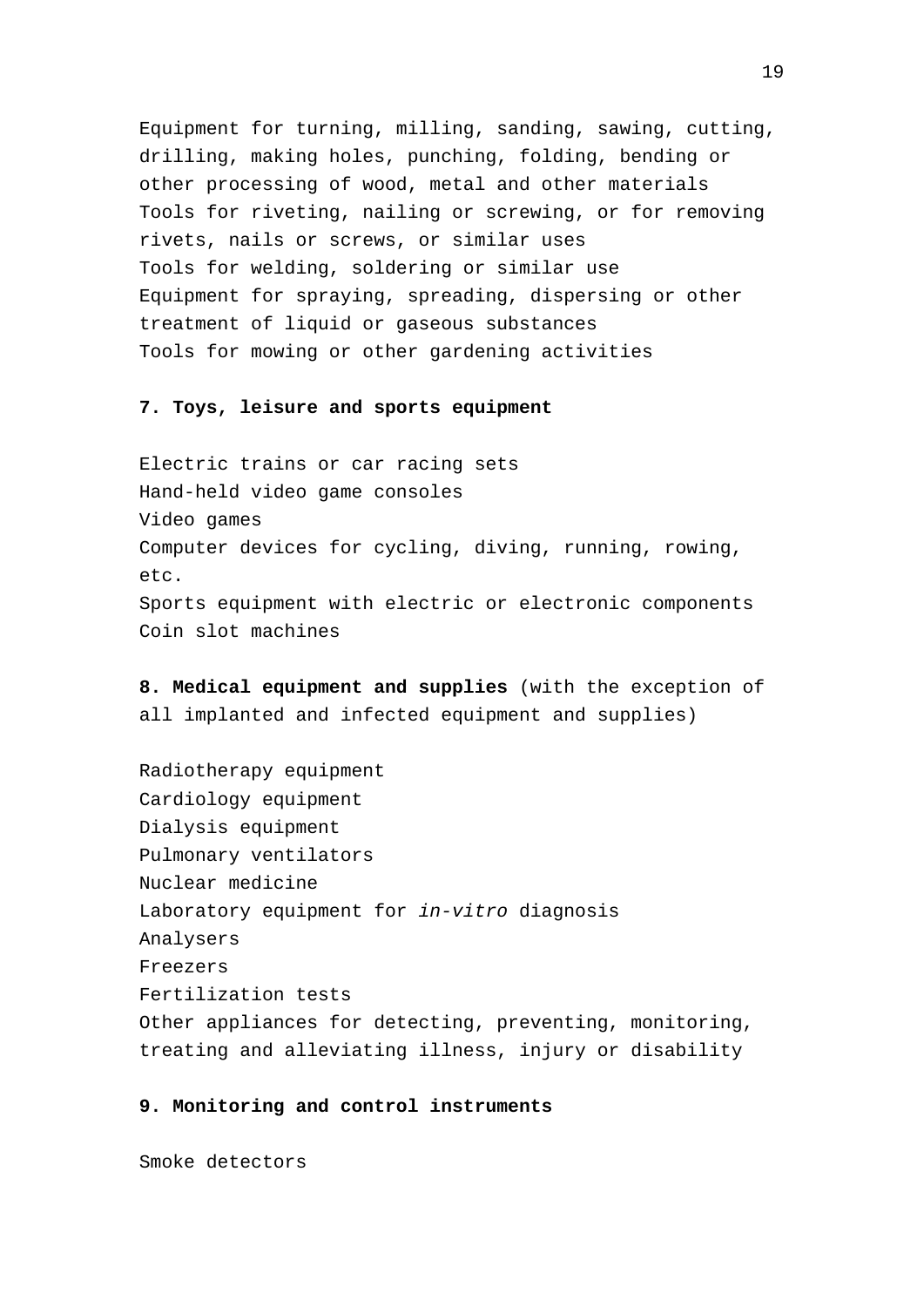Heating regulators Thermostats Measuring, weighing or adjusting appliances for households or laboratories Other monitoring and control instruments used in industrial installations (e.g. in control panels)

## **10. Automatic dispensers**

Automatic dispensers for hot drinks Automatic bottle and can dispensers for hot and cold drinks Automatic dispensers for solid products Automatic dispensers for money Various appliances which deliver products automatically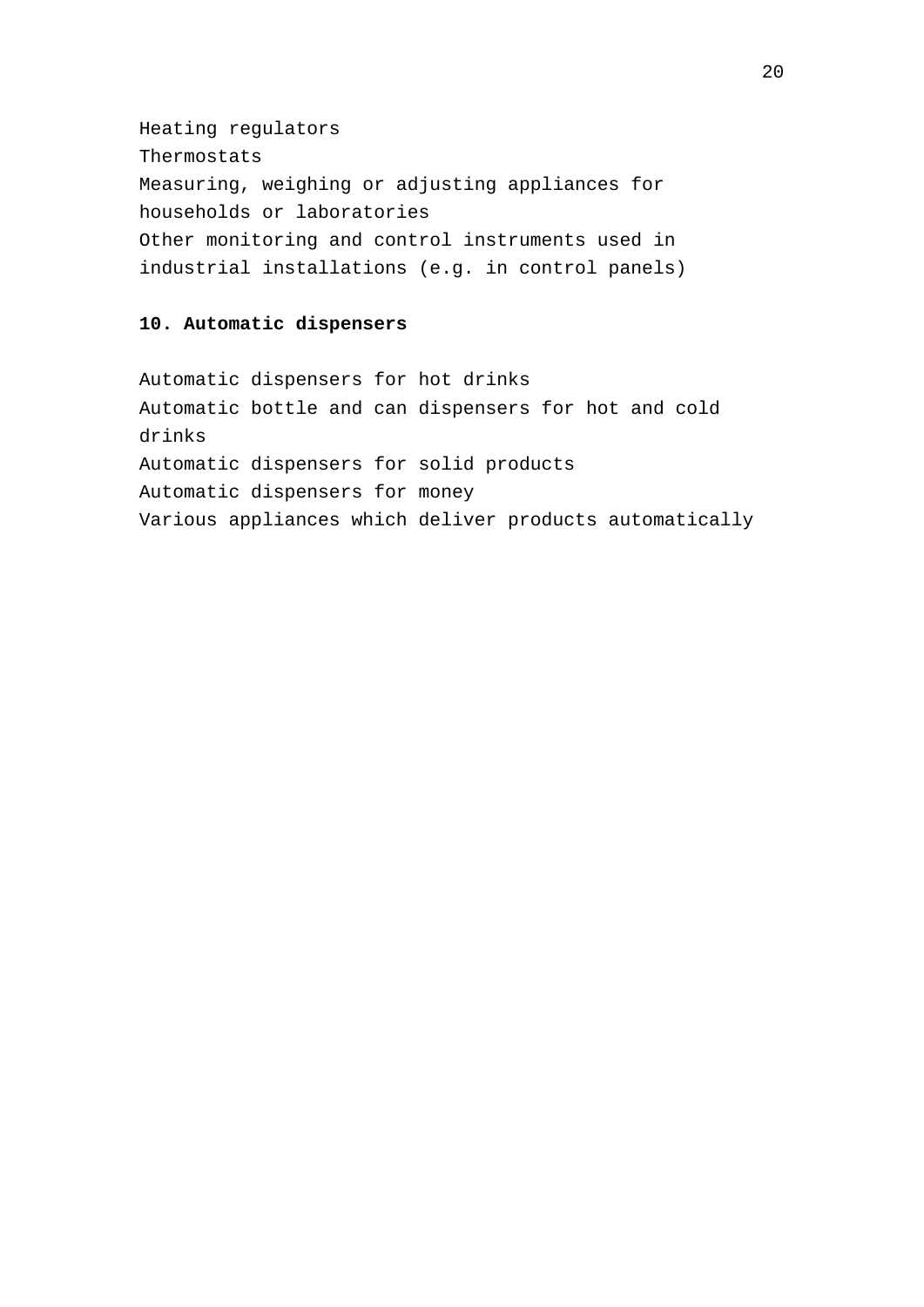**Appendix 2. Requirements for treatment and sorting**

**1. The suitability for reuse of equipment and components delivered to a collection facility must be checked. Equipment and components that are fit for reuse must be directed for reuse wherever possible.**

**2. As a minimum, the following substances, preparations and components must be removed from all separately collected waste electrical and electronic equipment:**

capacitors containing polychlorinated biphenyls (PCBs), in the manner laid down in the Government Decision on discarding PCBs and PCB equipment and the disposal of PCB waste (711/1998);

mercury-containing components, such as switches and backlighting lamps;

### batteries;

printed circuit boards of mobile phones generally, and of other devices if the surface area of the printed circuit board is greater than 10  $cm<sup>2</sup>$ ;

toner cartridges, liquid and pasty, as well as colour toner;

plastic containing brominated flame retardants;

asbestos waste and components which contain asbestos;

cathode ray tubes;

fully halogenated chlorofluorocarbons (CFCs), partially halogenated chlorofluorocarbons (HCFCs) or hydrofluorocarbons (HFC), hydrocarbons (HC);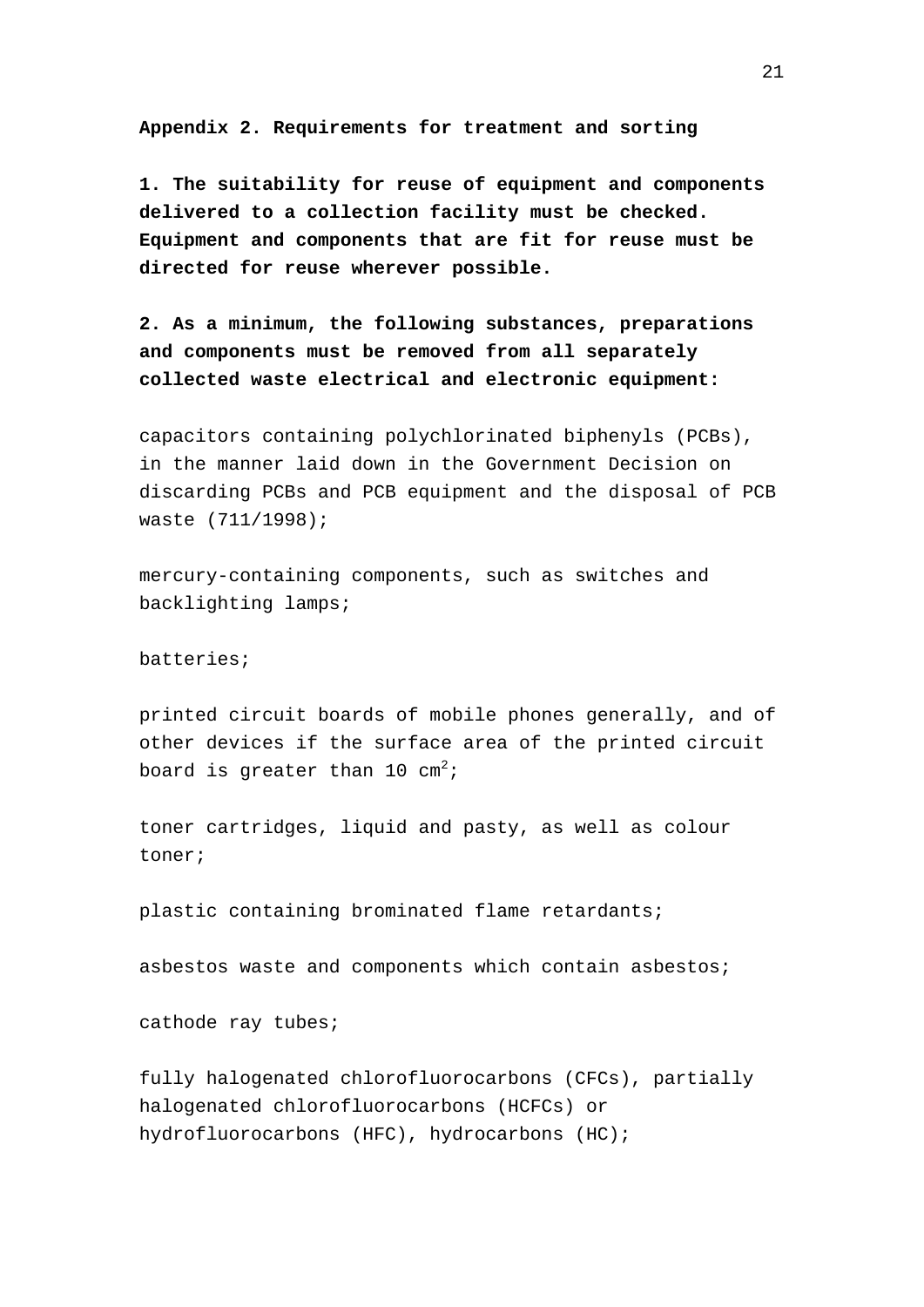gas discharge lamps;

liquid crystal displays (together with their casing where appropriate) of a surface area greater than  $100 \text{ cm}^2$  and all those backlighted with gas discharge lamps;

external electric cables;

components containing refractory ceramic fibres as referred to in Appendix 1 of the Ministry of Social Affairs and Health Decree on the catalogue of dangerous substances (624/2001);

components containing radioactive substances, with the exception of components that are below the exemption thresholds set in Article 3 of and Annex 1 to Council Directive 96/29/Euratom of 13 May 1996 laying down basic safety standards for the protection of the health of workers and the general public against the dangers arising from ionizing radiation; the Directive has been implemented in Finland under Radiation and Nuclear Safety Authority guide ST 1.5 on the exemption of radiation use from the need for a safety licence and from the reporting obligation, issued on 1 July 1999 under section 17 of the Radiation Act (529/1991);

electrolyte capacitors containing dangerous substances (height > 25 mm, diameter > 25 mm or proportionately similar volume).

These substances, preparations and components shall be disposed of or recovered in accordance with section 6 of the Waste Act (1072/1993).

**3. The components of separately collected waste electrical and electronic equipment must be treated as follows:**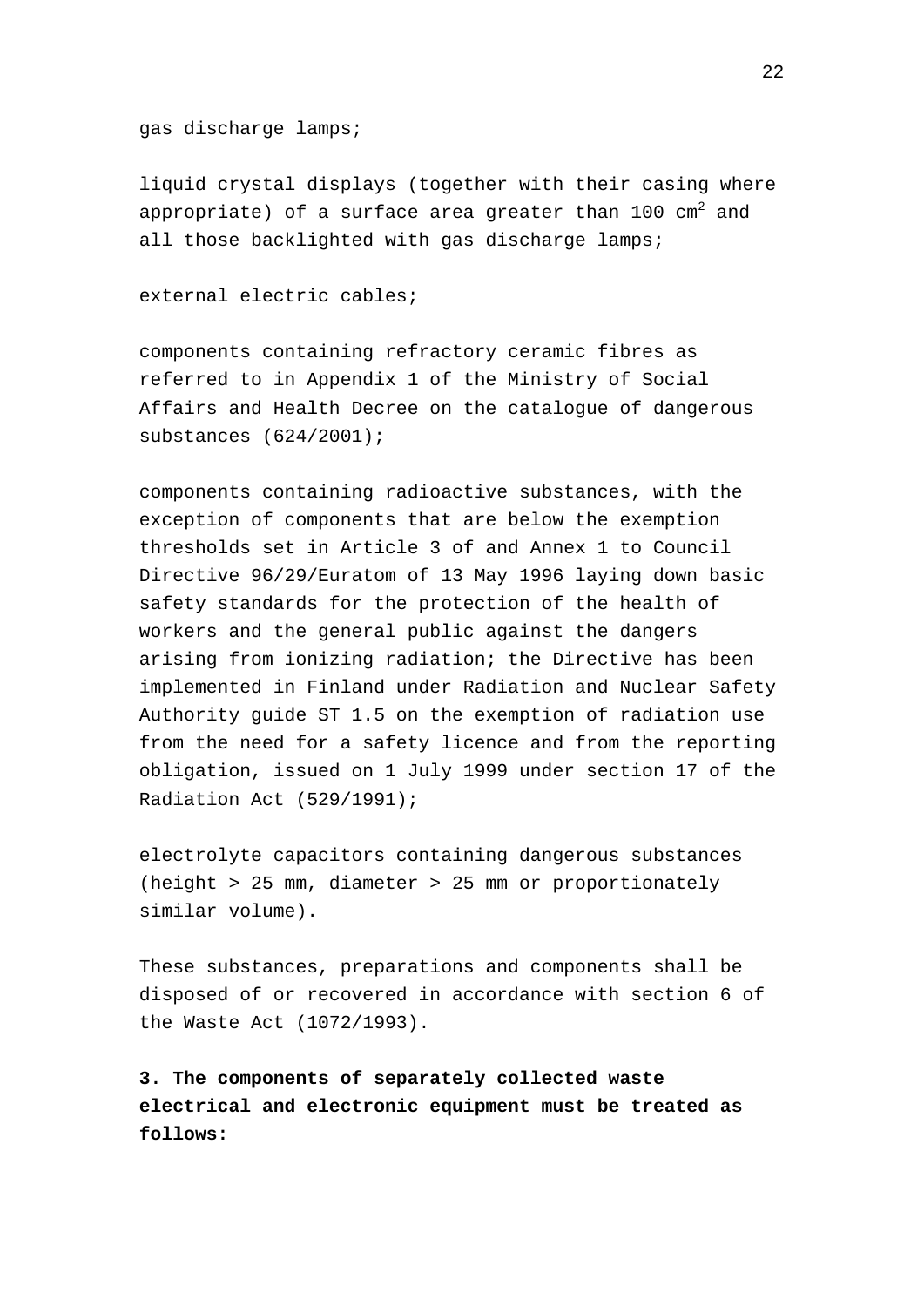cathode ray tubes: the fluorescent coating must be removed;

equipment containing gases that are ozone depleting or have a global warming potential (GWP) above 15 and are used in, for example, insulation foam and refrigeration circuits: these gases must be properly extracted and treated. Ozone-depleting gases must be treated in accordance with Regulation (EC) No 2037/2000 of the European Parliament and of the Council of 29 June 2000 on substances that deplete the ozone layer;

gas discharge lamps: the mercury must be removed.

**4. Taking into account environmental considerations and the desirability of reuse and recycling, paragraphs 2 and 3 shall be applied in such a way that environmentally sound reuse and recycling of components or whole appliances is not hindered.**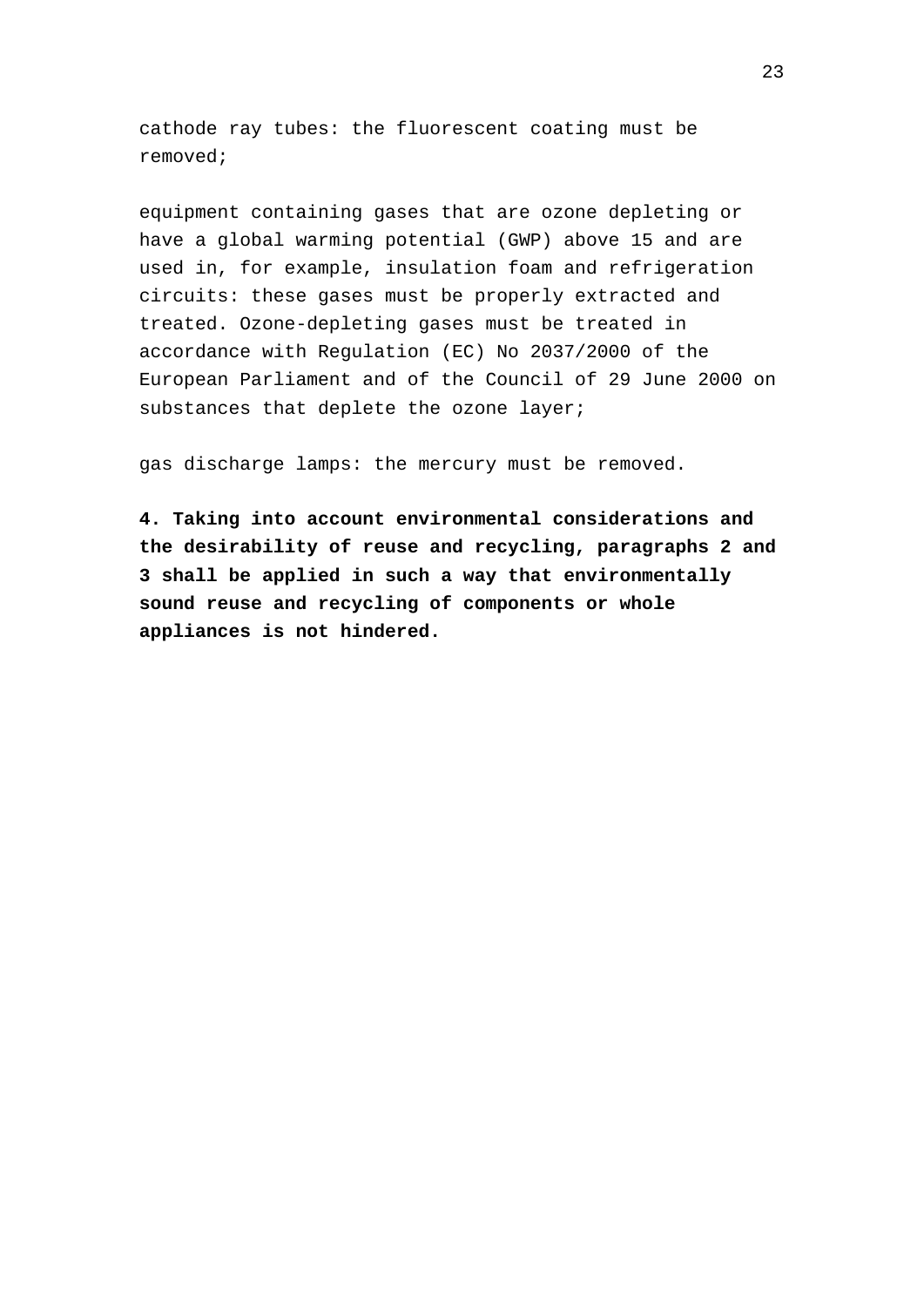**Appendix 3. Requirements concerning treatment facilities**

**1. Facilities for storage of waste electrical and electronic equipment must have:**

an appropriate area with a surface impermeable to fluids that is equipped with a fluid spillage collection system and, where appropriate, oil and grease separators;

waterproof covering for appropriate areas.

# **2. Facilities for treatment of waste electrical and electronic equipment must have:**

balances to measure the weight of the waste;

an appropriate area with a surface impermeable to fluids that is equipped with a fluid spillage collection system and, where appropriate, oil and grease separators;

waterproof covering for appropriate areas;

appropriate storage for disassembled spare parts;

appropriate containers for storage of batteries, capacitors containing polychlorinated biphenyls and polychlorinated terphenyls (PCBs/PCTs) and other hazardous waste, such as radioactive substances;

equipment for the treatment of water in compliance with health and environmental regulations.